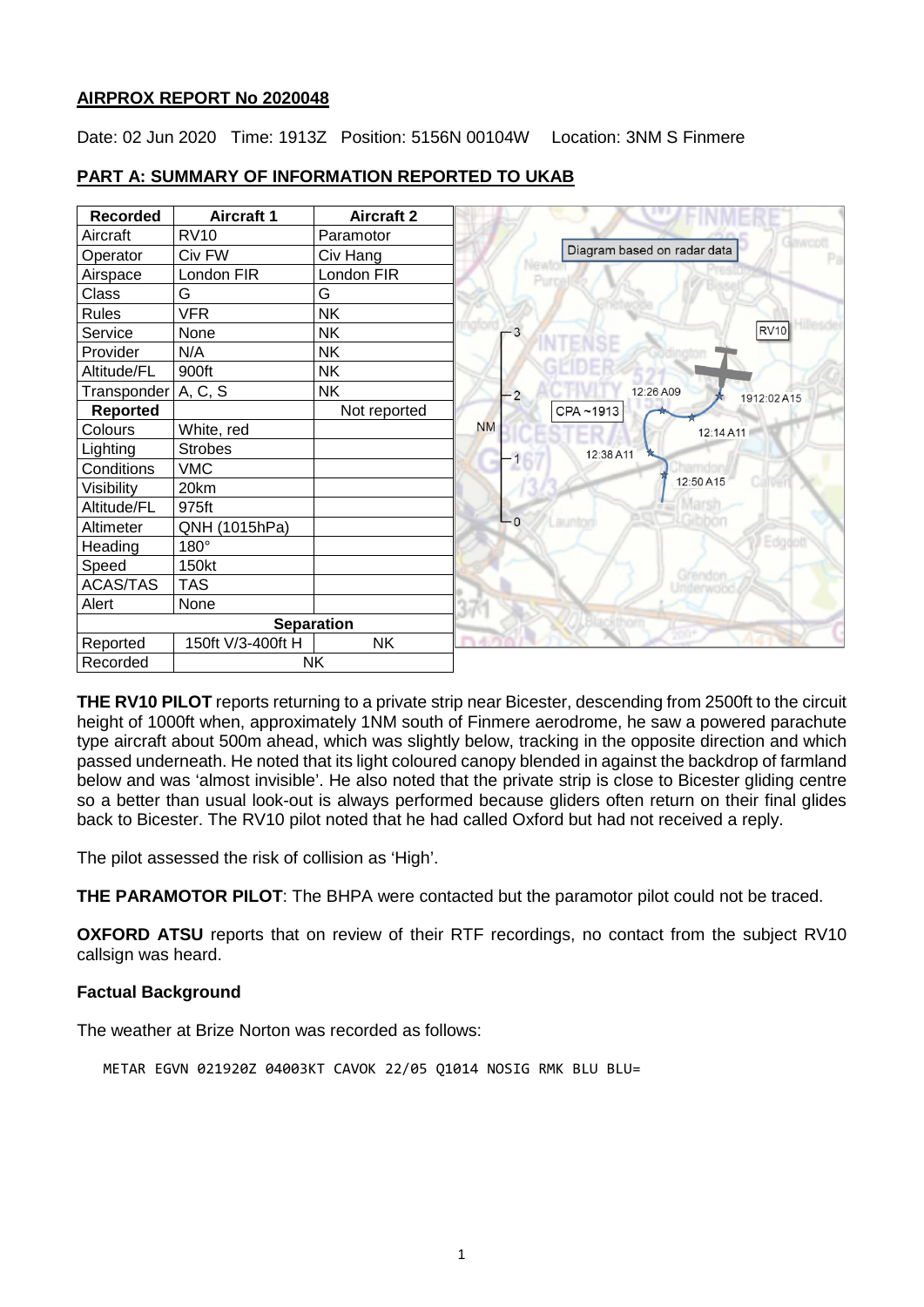## **Analysis and Investigation**

## **UKAB Secretariat**

The RV10 and paramotor pilots shared an equal responsibility for collision avoidance and not to operate in such proximity to other aircraft as to create a collision hazard. [1](#page-1-0) If the incident geometry is considered as head-on or nearly so then both pilots were required to turn to the right.<sup>[2](#page-1-1)</sup> An aircraft operated on or in the vicinity of an aerodrome shall conform with or avoid the pattern of traffic formed by other aircraft in operation.<sup>[3](#page-1-2)</sup>

# **Comments**

# **BHPA**

This was a perfect evening for paramotoring and the majority of paramotorists flying a cross-country would be aviating at about 500ft-1500ft. Without more information, it was not possible to track down the paramotorist and none have come forward stating that they had a close encounter with an RV10. Furthermore, the pilot may not even be a BHPA member. This Airprox emphasises the importance in Class G of a good lookout, which the RV10 pilot was clearly using and should be commended on. Even if the paramotorist had seen the RV10, there would be little he could do considering the widely differing speeds and manoeuvrability of each aircraft. With regards to the colour of the canopy 'blending in against the backdrop of farmland', most paragliding and paramotoring wings are quite vivid in their colour schemes, primarily to enhance visibility. It may be that any slow moving aircraft flying over mixed farmland will always be hard to see from a higher flying aircraft. When an aircraft has the sky as a backdrop (from the viewpoint of an observing aircraft), they are usually easier to see.

## **Summary**

An Airprox was reported when an RV10 and a paramotor flew into proximity 1NM south of Finmere aerodrome at about 1913Z on Tuesday  $2<sup>nd</sup>$  June 2020. Both pilots were operating in VMC, the RV10 pilot under VFR, not in receipt of a FIS.

## **PART B: SUMMARY OF THE BOARD'S DISCUSSIONS**

Information available consisted of reports from both pilots, radar photographs/video recordings, reports from the air traffic controllers involved and reports from the appropriate operating authorities. Relevant contributory factors mentioned during the Board's discussions are highlighted within the text in bold, with the numbers referring to the Contributory Factors table displayed in Part C.

Due to the exceptional circumstances presented by the coronavirus pandemic, this incident was assessed as part of a 'virtual' UK Airprox Board meeting where members provided a combination of written contributions and dial-in/VTC comments. Although not all Board members were present for the entirety of the meeting and, as a result, the usual wide-ranging discussions involving all Board members were more limited, sufficient engagement was achieved to enable a formal assessment to be agreed along with the following associated comments.

Members first discussed the RV10 pilot's report and agreed that he must have been startled by the proximity of the paramotor, which he had seen at a late stage (**CF3**). The conditions were ideal for paramotor activity and, being an unregulated activity, it was not possible accurately to predict the location of paramotor activity. This was not to criticise such activity but to draw attention to the fact that a robust lookout is an essential aspect of operations in Class G airspace. The RV10 pilot had no SA on the paramotor and members surmised that the paramotor pilot also most likely had no SA on the RV10 (**CF1**). The paramotor was not electronically significant to the RV10 TAS so no warning was generated

l

<span id="page-1-0"></span><sup>&</sup>lt;sup>1</sup> SERA.3205 Proximity.<br><sup>2</sup> SERA.3210 Right-of-way (c)(1) Approaching head-on.

<span id="page-1-2"></span><span id="page-1-1"></span><sup>&</sup>lt;sup>3</sup> SERA.3225 Operation on and in the Vicinity of an Aerodrome.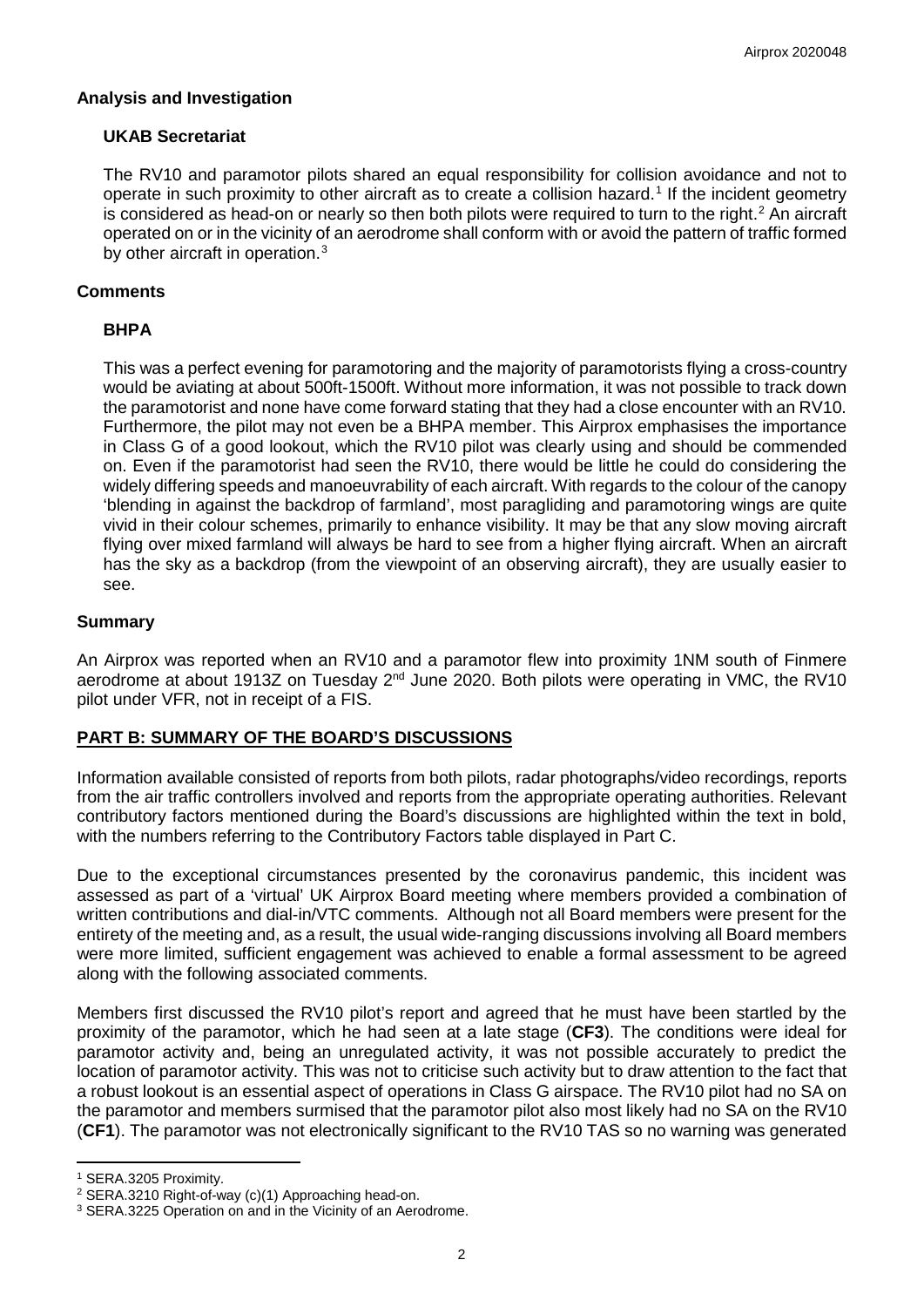(**CF2**), indeed the Board were not aware of any electronic conspicuity device for paramotor, paraglider or hang glider activity. The private strip was not marked on any chart available to UKAB so the paramotor pilot could not reasonably have known of its existence and remained clear. In the event, the RV10 pilot saw the paramotor in sufficient time to take avoiding action and that, coupled with the estimated separation at CPA, was sufficient to remove the risk of collision.

# **PART C: ASSESSMENT OF CONTRIBUTORY FACTORS AND RISK**

#### Contributory Factors:

|           | 2020048                                                        |                                            |                                                           |  |  |  |  |
|-----------|----------------------------------------------------------------|--------------------------------------------|-----------------------------------------------------------|--|--|--|--|
| <b>CF</b> | <b>Factor</b>                                                  | <b>Description</b>                         | Amplification                                             |  |  |  |  |
|           | <b>Flight Elements</b>                                         |                                            |                                                           |  |  |  |  |
|           | . Situational Awareness of the Conflicting Aircraft and Action |                                            |                                                           |  |  |  |  |
|           | Contextual                                                     | • Situational Awareness and Sensory Events | Pilot had no, late or only generic, Situational Awareness |  |  |  |  |
|           | <b>.</b> Electronic Warning System Operation and Compliance    |                                            |                                                           |  |  |  |  |
|           | Technical                                                      | • ACAS/TCAS System Failure                 | Incompatible CWS equipment                                |  |  |  |  |
|           | • See and Avoid                                                |                                            |                                                           |  |  |  |  |
| 3         | <b>Human Factors</b>                                           | • Monitoring of Other Aircraft             | Late-sighting by one or both pilots                       |  |  |  |  |
|           |                                                                |                                            |                                                           |  |  |  |  |

Degree of Risk: C.

Recommendation: Nil.

#### Safety Barrier Assessment<sup>[4](#page-2-0)</sup>

In assessing the effectiveness of the safety barriers associated with this incident, the Board concluded that the key factors had been that:

#### **Flight Elements:**

 $\overline{\phantom{a}}$ 

**Situational Awareness of the Conflicting Aircraft and Action** were assessed as **ineffective** because the RV10 pilot was not aware of the proximity of the paramotor until visually sighted and the paramotor pilot was most likely also not aware.

**Electronic Warning System Operation and Compliance** were assessed as **ineffective** because the paramotor was not electronically conspicuous.

**See and Avoid** were assessed as **partially effective** because the RV10 pilot saw the paramotor at a late stage.

<span id="page-2-0"></span><sup>4</sup> The UK Airprox Board scheme for assessing the Availability, Functionality and Effectiveness of safety barriers can be found on the [UKAB Website.](http://www.airproxboard.org.uk/Learn-more/Airprox-Barrier-Assessment/)